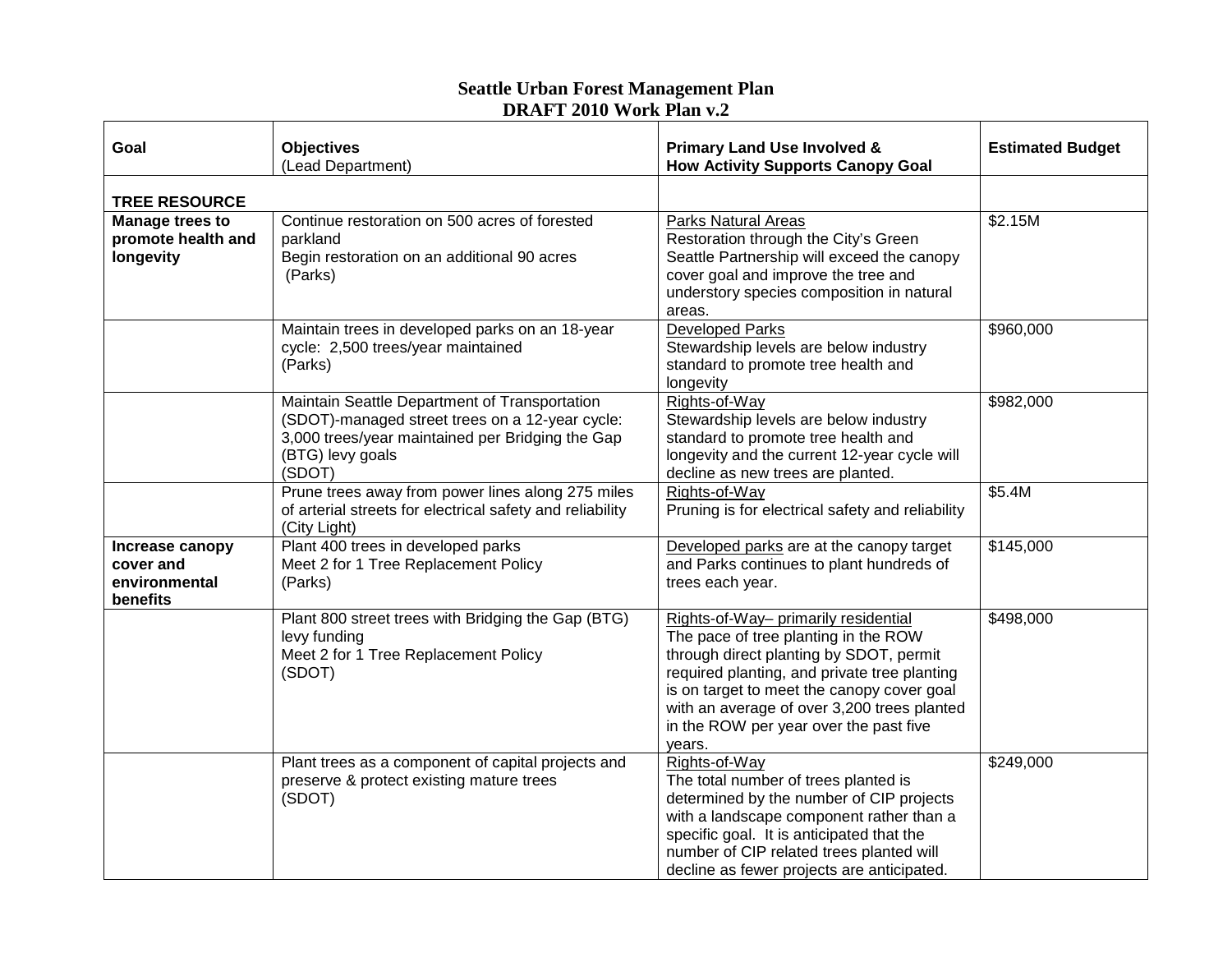| Goal                                                                                                                                             | <b>Objectives</b><br>(Lead Department)                                                                                                                                                                                                                                                                                                                                                                                                                 | <b>Primary Land Use Involved &amp;</b><br><b>How Activity Supports Canopy Goal</b>                                                                                                                                                                                                                                                                    | <b>Estimated Budget</b>                                                                                                                                                             |
|--------------------------------------------------------------------------------------------------------------------------------------------------|--------------------------------------------------------------------------------------------------------------------------------------------------------------------------------------------------------------------------------------------------------------------------------------------------------------------------------------------------------------------------------------------------------------------------------------------------------|-------------------------------------------------------------------------------------------------------------------------------------------------------------------------------------------------------------------------------------------------------------------------------------------------------------------------------------------------------|-------------------------------------------------------------------------------------------------------------------------------------------------------------------------------------|
|                                                                                                                                                  | Replace trees removed for the Seattle Center Fun<br>Forest and Theater Commons projects<br>Meet 2 for 1 Tree Replacement Policy<br>(Seattle Center)                                                                                                                                                                                                                                                                                                    | Institutional<br>Seattle Center's goal is to exceed the<br>canopy goal for this land use                                                                                                                                                                                                                                                              | \$30,000                                                                                                                                                                            |
|                                                                                                                                                  | Assist community members in single family areas<br>with low canopy cover to plant and care for 500 trees<br>through the Neighborhood Trees program<br>(Office of Sustainability & Environment - OSE)                                                                                                                                                                                                                                                   | <b>Single Family Residential</b><br>Trends suggest that an additional 3,400<br>trees per year need to be planted to meet<br>the goal. 500 trees planted represents<br>about 15% of the additional trees needed.                                                                                                                                       | \$80,000                                                                                                                                                                            |
|                                                                                                                                                  | Identify and analyze additional incentive<br>opportunities.<br>(OSE)                                                                                                                                                                                                                                                                                                                                                                                   | <b>Single Family Residential</b><br>Current focus of program is to identify<br>additional incentive options for<br>neighborhoods                                                                                                                                                                                                                      | Within Existing Staff<br><b>Resources</b>                                                                                                                                           |
| <b>MANAGEMENT</b><br><b>FRAMEWORK</b>                                                                                                            |                                                                                                                                                                                                                                                                                                                                                                                                                                                        |                                                                                                                                                                                                                                                                                                                                                       |                                                                                                                                                                                     |
| Improve<br>management of<br>street trees and<br>trees on private<br>property through<br>incentives &<br>regulations<br><b>Track Urban Forest</b> | Adopt updated street tree codes which regulate the<br>management of ROW trees maintained by adjacent<br>property owners through the processing of street use<br>permits for planting, pruning and removing trees.<br>(SDOT)<br>Adopt permanent tree protection regulatory<br>framework for private property during and outside of<br>development.<br>Department of Planning & Development (DPD)<br>Monitor plan performance and issue an annual report | Rights-of-Way<br>Will improve stewardship of privately<br>maintained street trees to promote health<br>and longevity including requiring<br>supervision by a certified arborist when tree<br>service companies are pruning trees<br><b>Private Property</b><br>Will impact requirements for tree retention<br>and planting<br>All Land Use Categories | Within existing staff<br>resources for<br>regulatory<br>development.<br>Impact of new<br>regulations will be<br>assessed as part of<br>the update process.<br>Within Existing Staff |
| <b>Management Plan</b><br>implementation                                                                                                         | (OSE)                                                                                                                                                                                                                                                                                                                                                                                                                                                  | Provides transparency and accountability                                                                                                                                                                                                                                                                                                              | Resources                                                                                                                                                                           |
| <b>Implement resource</b><br>management tools                                                                                                    | Evaluate tree inventory sampling options and explore<br>grants and partnerships to help fund inventory<br>(OSE)                                                                                                                                                                                                                                                                                                                                        | <b>All Land Use Categories</b><br>Would aid in planning planting, outreach,<br>incentive programs particularly for planning<br>for species and age diversity.                                                                                                                                                                                         | <b>Within Existing Staff</b><br>Resources                                                                                                                                           |
|                                                                                                                                                  | Adopt 5-year strategy for meeting UFMP 30-year<br>goal<br>(OSE)                                                                                                                                                                                                                                                                                                                                                                                        | <b>Single Family Residential</b><br>Current focus of actions is to promote<br>canopy gain in neighborhoods                                                                                                                                                                                                                                            | <b>Within Existing Staff</b><br><b>Resources</b>                                                                                                                                    |
|                                                                                                                                                  | Develop citywide tree care metrics<br>(SDOT/Parks)                                                                                                                                                                                                                                                                                                                                                                                                     | Parks & Rights-of-Way<br>Will facilitate tracking and planning for<br>hazard management and tree stewardship                                                                                                                                                                                                                                          | <b>Within Existing Staff</b><br>Resources                                                                                                                                           |
|                                                                                                                                                  | Assess current vegetation management conditions<br>across the Seattle City Light (SCL) electrical grid to<br>identify opportunities to improve tree management<br>and reliability<br>(City Light)                                                                                                                                                                                                                                                      | Rights-of-Way<br>Assessment will look for ways to enhance<br>stewardship of trees under power lines                                                                                                                                                                                                                                                   |                                                                                                                                                                                     |